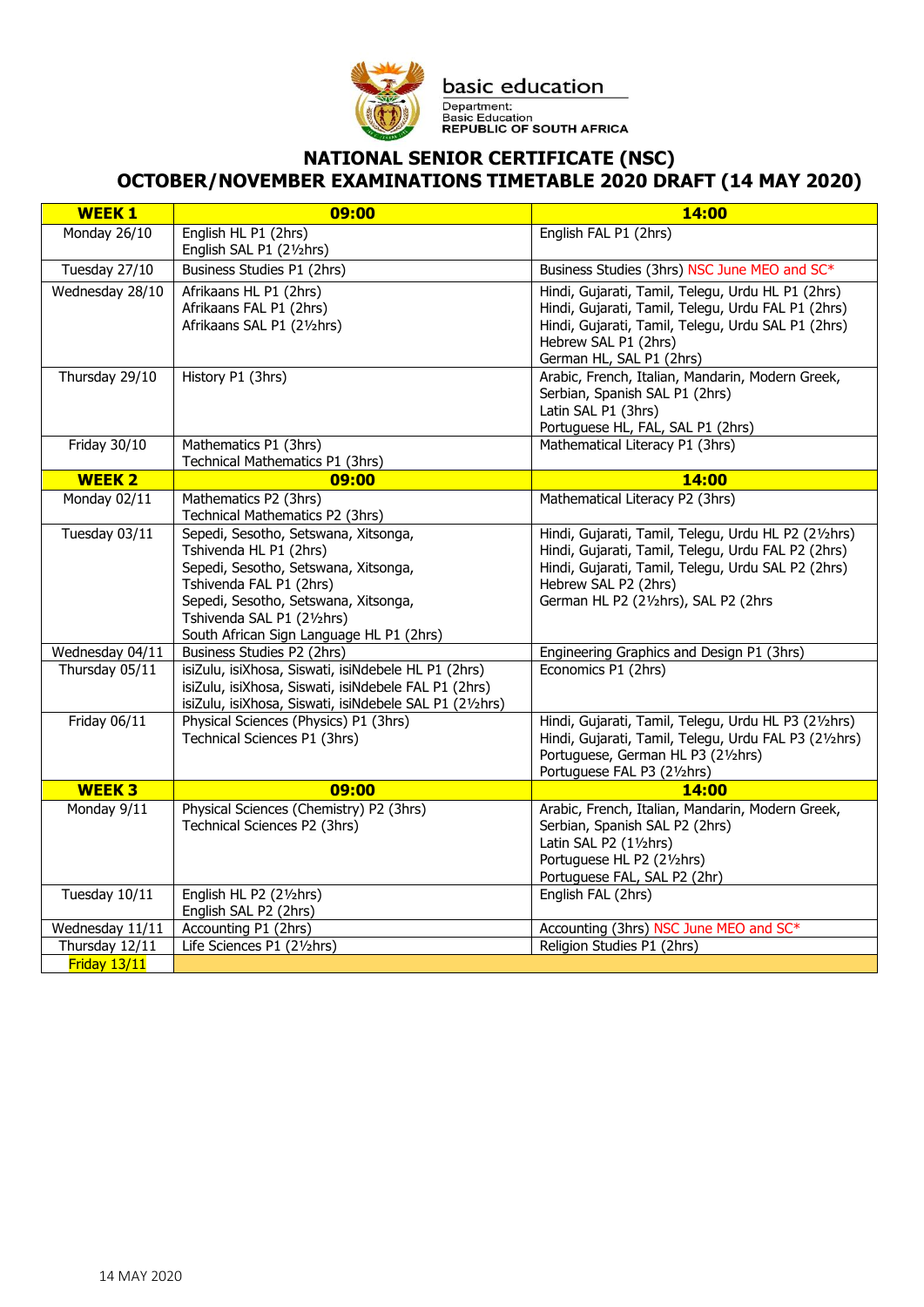| <b>WEEK4</b>                | 09:00                                                             | 14:00                                         |
|-----------------------------|-------------------------------------------------------------------|-----------------------------------------------|
| Monday 16/11                | Life Sciences P2 (21/2hrs)                                        | Religion Studies P2 (2hrs)                    |
| Tuesday 17/11               | Afrikaans HL P2 (21/2hrs)                                         | Economics P2 (2hrs)                           |
|                             | Afrikaans FAL (2hrs)                                              |                                               |
|                             | Afrikaans SAL P2 (2hrs)                                           |                                               |
| Wednesday 18/11             | Sepedi, Sesotho, Setswana, Xitsonga,                              | Engineering Graphics and Design P2 (3hrs)     |
|                             | Tshivenda HL P2 (21/2hrs)                                         |                                               |
|                             | Sepedi, Sesotho, Setswana, Xitsonga,<br>Tshivenda FAL (2hrs)      |                                               |
|                             | Sepedi, Sesotho, Setswana, Xitsonga,                              |                                               |
|                             | Tshivenda SAL P2 (2hrs)                                           |                                               |
|                             | South African Sign Language HL P2 (21/2hrs)                       |                                               |
| Thursday 19/11              | Accounting P2 (2hrs)                                              | History P2 (3hrs)                             |
|                             |                                                                   | Equine Studies (3hrs)                         |
|                             |                                                                   | Maritime Economics (3hrs)                     |
| <b>Friday 20/11</b>         | Agricultural Sciences P1 (21/2hrs)                                | Civil Technology (3hrs)                       |
|                             | Nautical Science P1 (3hrs)                                        |                                               |
| <b>WEEK 5</b>               | 09:00                                                             | 14:00                                         |
| Monday 23/11                | Agricultural Sciences P2 (21/2hrs)                                | Visual Arts (3hrs)                            |
|                             | Nautical Science P2 (3hrs)                                        |                                               |
|                             | Sport and Exercise Science (3hrs                                  |                                               |
| Tuesday 24/11               | isiZulu, isiXhosa, Siswati, isiNdebele HL P2 (21/2hrs)            | Computer Applications Tech P2 (Theory) (3hrs) |
|                             | isiZulu, isiXhosa, Siswati, isiNdebele FAL P2 (2hrs)              |                                               |
|                             | isiZulu, isiXhosa, Siswati, isiNdebele SAL P2 (2hrs)              |                                               |
| Wednesday 25/11             | Sepedi, Sesotho, Setswana, Xitsonga,                              | Electrical Technology (3hrs)                  |
|                             | Tshivenda HL P3 (21/2hrs)<br>Sepedi, Sesotho, Setswana, Xitsonga, |                                               |
|                             | Tshivenda FAL P3 (21/2hrs)                                        |                                               |
| Thursday 26/11              | Geography (Theory) P1 (3hrs)                                      | Geography (Map work) P2 (11/2hrs)             |
| <b>Friday 27/11</b>         | Afrikaans HL P3 (21/2hrs)                                         | Information Technology P2 (Theory) (3hrs)     |
|                             | Afrikaans FAL P3 (21/2hrs)                                        |                                               |
| <b>WEEK 6</b>               | 09:00                                                             | 14:00                                         |
| Monday 30/11                | isiZulu, isiXhosa, Siswati, isiNdebele HL P3 (21/2hrs)            | Mechanical Technology (3hrs)                  |
|                             | isiZulu, isiXhosa, Siswati, isiNdebele FAL P3 (21/2hrs)           |                                               |
|                             | South African Sign Language HL P3 (21/2hrs)                       |                                               |
| Tuesday 01/12               | English HL P3 (21/2hrs)                                           | English FAL P3 (21/2hrs)                      |
| Wednesday 02/12             | Consumer Studies (3hrs)                                           | Agricultural Management Practices (3hrs)      |
|                             | Hospitality Studies (3hrs)                                        |                                               |
| Thursday $03/\overline{12}$ | Tourism (3hrs)                                                    | Design (3hrs)                                 |
| Friday 04/12                | Dramatic Arts (3hrs))                                             | Dance Studies (3hrs                           |
| WEEK 7                      | 09:00                                                             | 14:00                                         |
| Monday 07/12                | Music P1 Theory (3hrs)                                            | Agricultural Technology (3hrs)                |
| Tuesday 08/12               | Music P2 Comprehension (11/2hrs)                                  |                                               |
| Wednesday 09/12             | IT and CAT rewrite                                                |                                               |

|                         | 09:00                                          |
|-------------------------|------------------------------------------------|
| Monday, 19 October      | Life Orientation (LO CAT) (2hrs)               |
| Wednesday 21 October    | Computer Applications Tech P1 (3hrs) Practical |
| Thursday 22 October     | Information Technology P1 (3hrs) Practical     |
| 12 August to 11 October | Performing Arts Practical                      |
| 7 October to 18 October | Visual Arts and Design Practical               |

## **Enquiries: Dr. R. Poliah: Chief Directorate: National Assessment and Public Examinations; 012-357 3900**